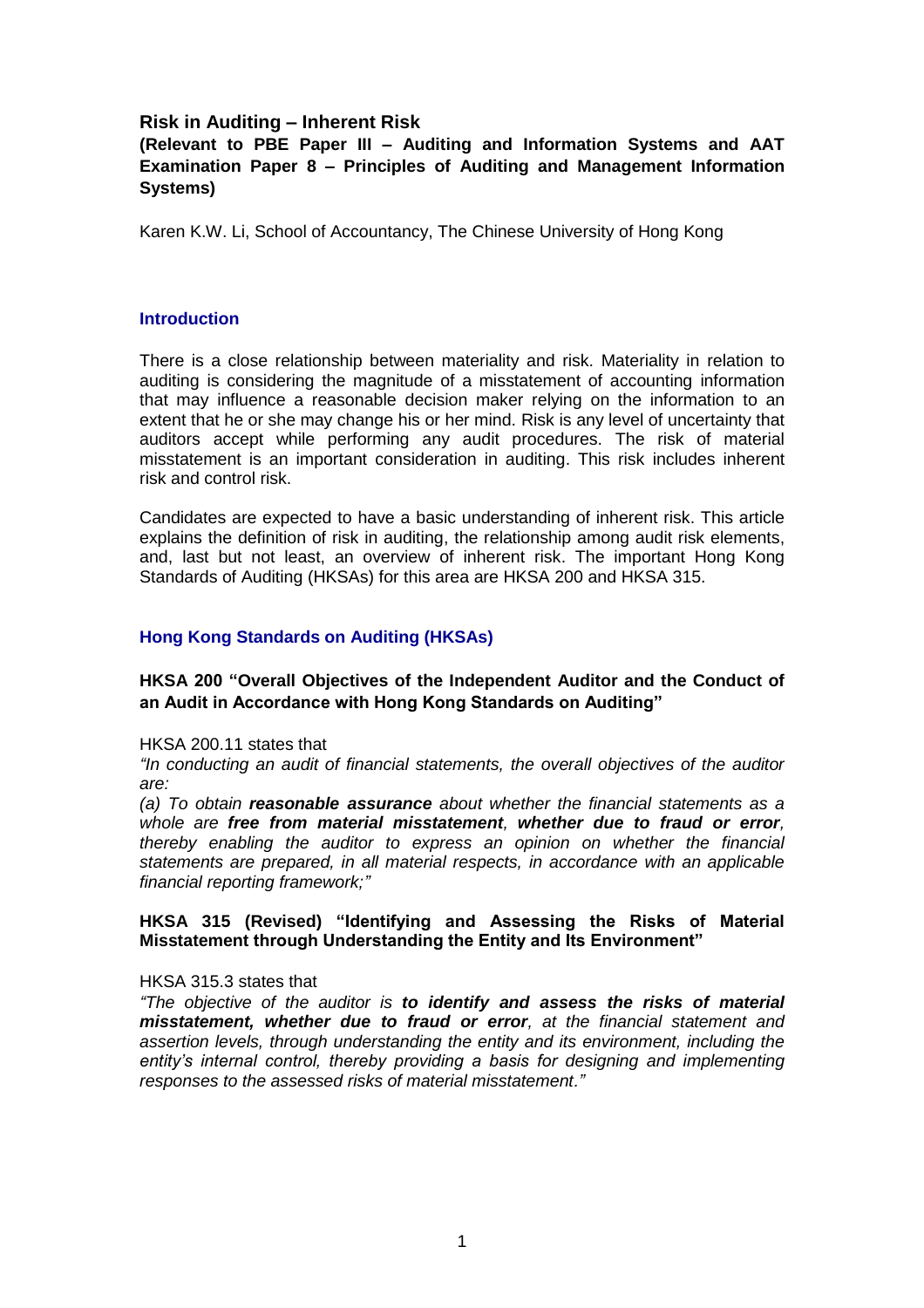# **Audit Risk**

Audit risk is the risk that the auditor gives an inappropriate audit opinion. For example, the auditor fails to detect material misstatement(s) after completing the audit and expresses an unqualified opinion despite the fact that the financial statements are materially misstated.

Audit risk has two elements: risk of material misstatement and detection risk. Risk of material misstatement is the combination of inherent risk and control risk.



# **The Two Elements of Audit Risk**

As illustrated above, audit risk can be split into risk of material misstatement and detection risk.

## **Risk of material misstatement**

Risk that the financial statements are materially misstated even before the start of any audit work.

Example: A business entity has assigned the cost of its inventories using the last-in-first-out (LIFO) method, which is not acceptable under Hong Kong Accounting Standard (HKAS) 2 "Inventories".

## **Detection risk**

- Risk when audit procedures do not detect a misstatement or misstatements which can be material by itself or in total.

- Example (cont'd): The client entity as described above has adopted an unacceptable accounting method to value its inventories, but the auditor is not aware of the misstatement.

The auditor should be aware of the interrelationship between risk of material misstatement and detection risk. In order to reduce audit risk to an acceptable level, the auditor needs to identify and assess the risk of material misstatement, and keep detection risk under control.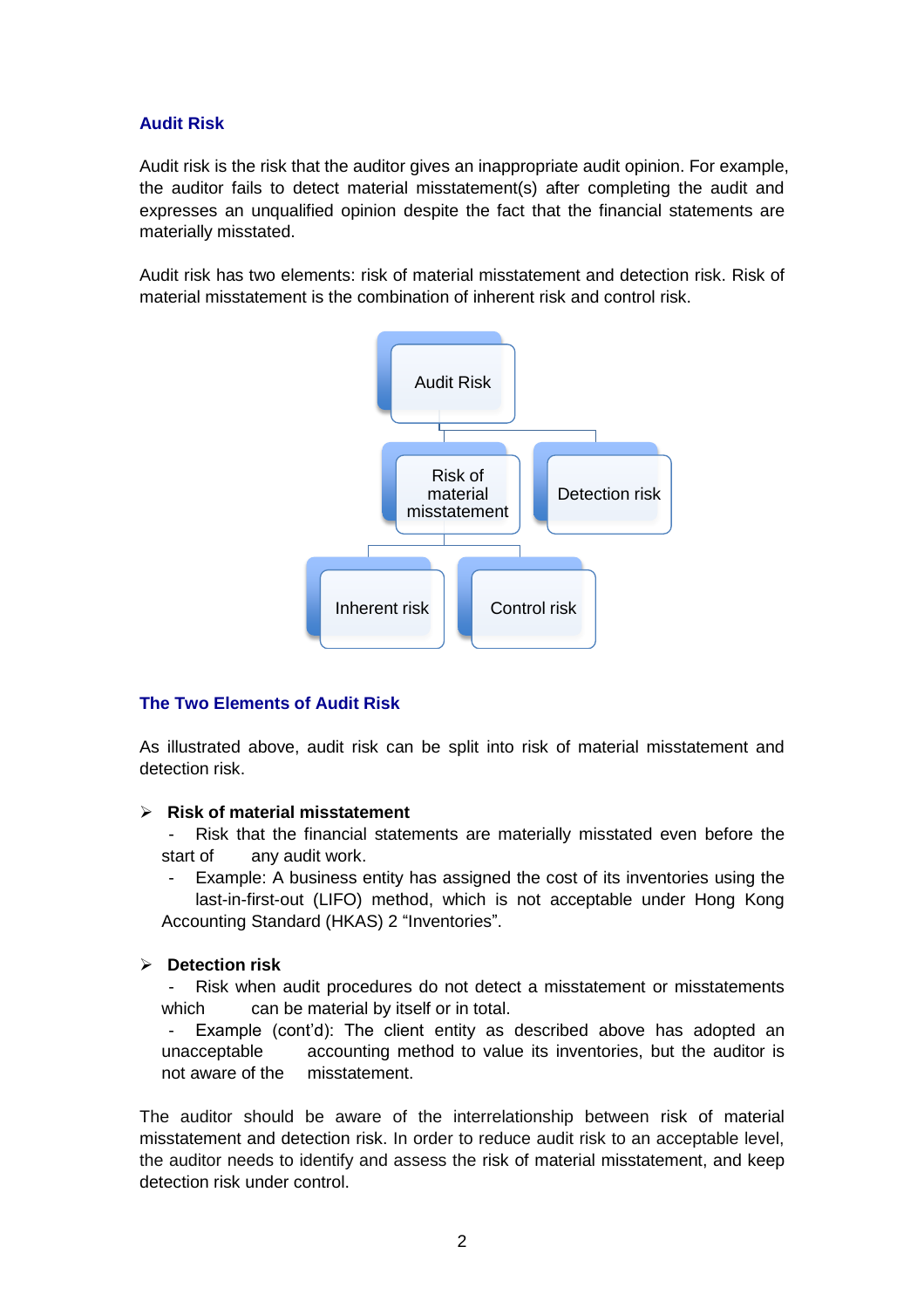When the auditor estimates a risk of material misstatement to be higher than the acceptable level, the auditor generally plans to lower detection risk. A lower detection risk requires the support of more audit evidence. To collect more audit evidence, more substantive testing needs to be performed. Generally, the auditor can reduce detection risk by performing more substantive testing. The process usually begins in the first phase of the audit and carries on throughout the entire audit.

Risk of material misstatement relates mainly to the business activities and internal controls within the client entity. The auditor therefore does not have any influence over this risk. Nevertheless, to try to better understand this risk, it is necessary to comprehend its two components: inherent risk and control risk. Here, we focus on inherent risk.



#### **Inherent Risk**

#### **Definition**

The susceptibility of an assertion about a transaction, account balance or disclosure to a misstatement, individually or in total with other misstatements, that can be material, **assuming no related internal controls.**

This means that the auditor assesses the likelihood of material misstatement before considering the effectiveness and impact of the client entity's internal control.

#### **Factors Affecting Inherent Risk**

There are many factors affecting a client entity's inherent risk. Common factors include:

## **1. Nature of the Client's Business**

 An entity in the fast-changing high-technology industry faces a risk of inventory obsolescence. Rapid innovations can cause the entity's products to become obsolete very quickly and the inventory may not be appropriately valued. This risk is inherent in the business of the entity.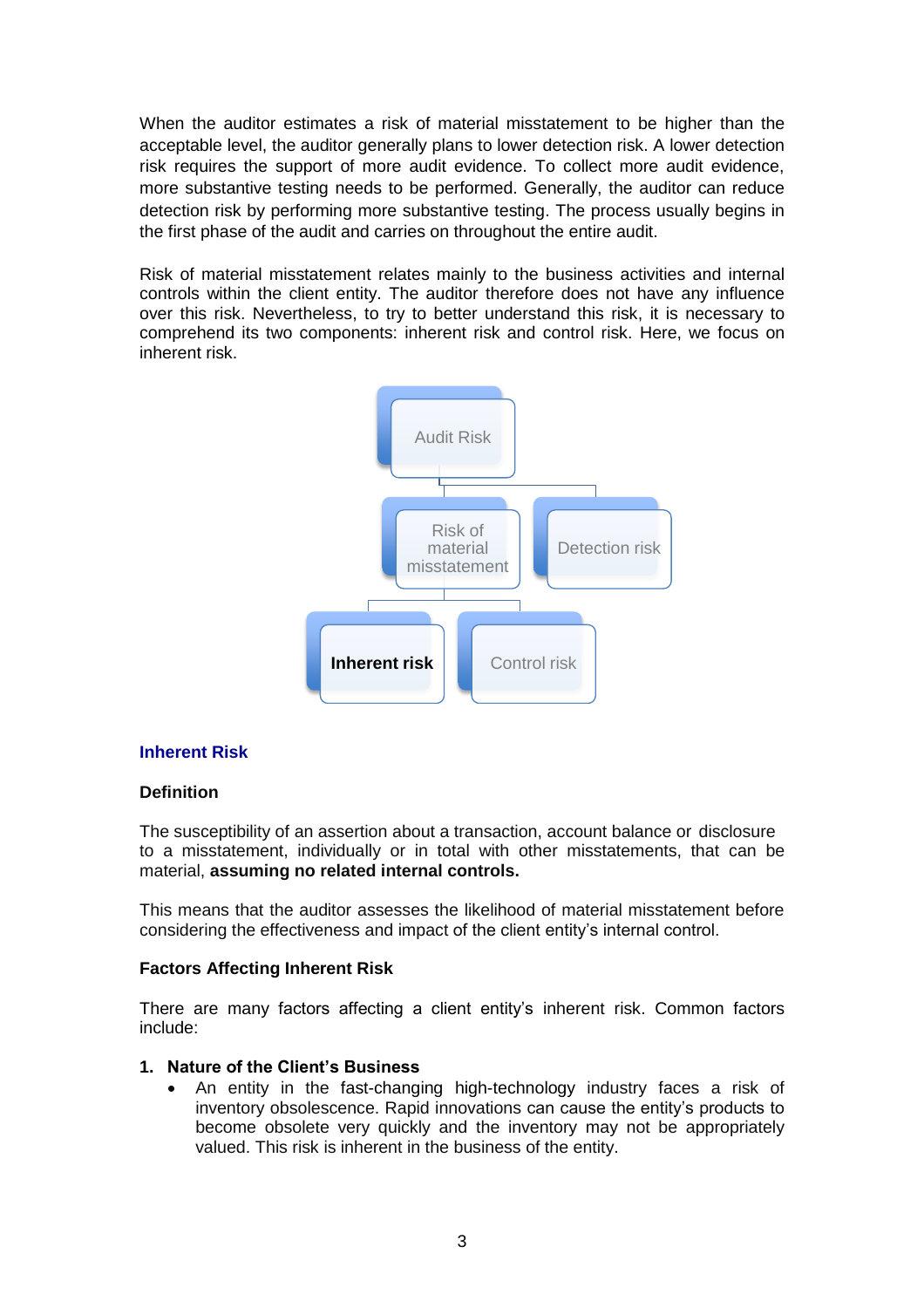Recognising this fact, the audit firm will probably decide that there is a high inherent risk, and hence assigns an experienced auditor to conduct more extensive tests and more carefully review inventory.

## **2. Results of Previous Audits**

- If material misstatements were discovered in the previous audit, it is possible that same kind of material misstatements may have occurred in the current year.
- For example, when material misstatements, individually or in total, in pricing inventory had been discovered in the previous audit, the auditor tends to use a high inherent risk in the current year's audit and performs more extensive tests in order to assess whether the deficiency in the client's system has been followed up and amended.

## **3. Initial vs. Repeat Engagement**

- After auditing the same client for a number of years, the auditor gains substantial experience and relevant knowledge about the engagement. It makes sense for the auditor to feel more confident in auditing the same client instead of a new one.
- Usually, the auditor is likely to set a high inherent risk in the first year of an audit and gradually lowers this risk level as they obtain more experience and knowledge about the client.

## **4. Related Parties**

- Transactions between parent and subsidiary entities, and transactions between management or the owner and the entity, are considered relatedparty transactions.
- Since related-party transactions do not take place between two independent parties at arm's length or on an equal footing, there is a lack of transparency. Without enough confidence, the auditor probably sets a high inherent risk in the audit.

# **5. Non-routine Transactions**

- Non-routine or unusual transactions include, but are not limited to, losses due to fires, major property acquisitions, asset write-offs, and new product implementation.
- When recording transactions that occur infrequently, the client may not have sufficient and adequate experience to record them correctly. The client is more likely to make mistake(s) due to a lack of relevant experience. It is logical for the auditor to estimate a high inherent risk in this situation.

# **6. Judgment Required**

- There are situations when the management of the client entity needs to exercise a great deal of judgment in estimating and recording transactions.
- Examples: certain investments recorded at fair value, allowances for uncollectible trade receivables, write-off of obsolete inventory, product warranty payable, and reserves for bank loan loss.
- The greater the exercise of judgment required, the greater the likelihood of misstatements. Thus, the auditor is more likely to assess a high inherent risk.

## **7. Make-up of the Population**

 From the auditor's perspective, the nature of items making up the total population often affects the likelihood of material misstatements. A higher likelihood of misstatement leads to more investigation and testing.